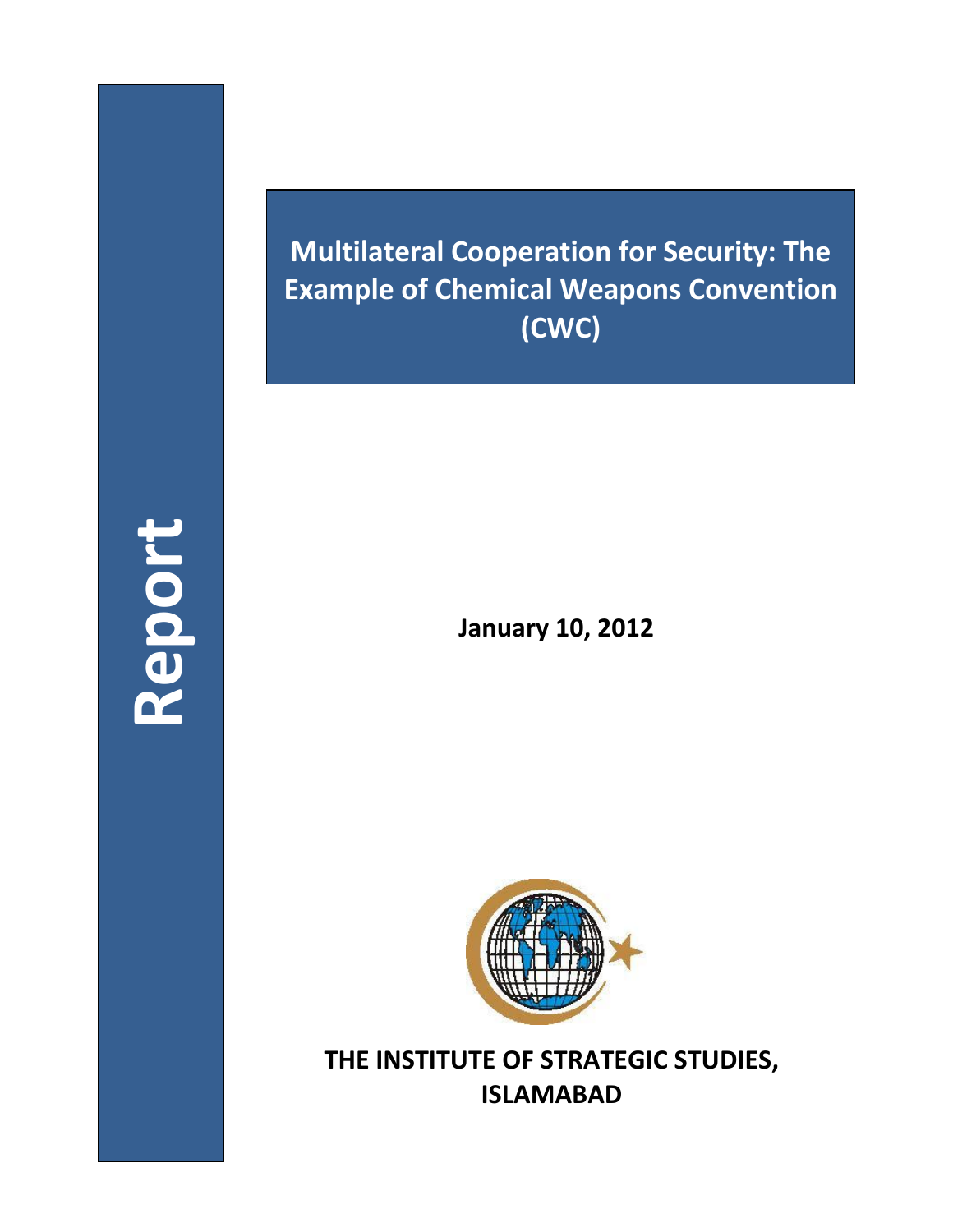## **Multilateral Cooperation for Security: The Example of Chemical Weapons Convention (CWC)**

On January 10, 2012 the Institute of Strategic Studies Islamabad conducted a joint seminar on "Multilateral Cooperation for Security: The Example of Chemical Weapons Convention (CWC)" in conjunction with the Ministry of Foreign Affairs, Department of International Relations QAU, Institute of Strategic Studies Research & Analysis (ISSRA), the National Defense University, and the South Asian Strategic Stability Institute (SASSI). The six speakers on the panel for the seminar were Dr. Zafar Nawaz Jaspal, Air Commodore Khalid Banuri, His Excellency Ambassador Ahmet Uzumcu, Dr Irfan Yusuf Shami, Brig. Muhammad Khurshid Khan and Dr. Maria Sultan.

The seminar was chaired by Ambassador (R) Gul Haneef, Chairman of the ISSI. Following his welcome remarks, Ambassador Gul Haneef acknowledged the emergence and significance of a new generation of risks permeating the international system, both scientific and non-scientific. He opined that there has been a paradigm shift with more volatile phases of violence now characterizing conflict in the context of 21<sup>st</sup> century society. In particular, he said, the case of chemical warfare was central to the political and academic debate on disarmament law and negotiation, and cooperation amongst states on a multi-planar level. The Ambassador referred to chemical warfare as a poisonous method of waging war, but at the same time gave credence to the fact that the Chemical Weapons Convention (CWC) was now law in an overwhelming percentage of the world, 98% according to some estimates. Crucially, the Ambassador acknowledged, large stockpiles of dangerous chemical weapons had been successfully eliminated. Vis-à-vis Pakistan he said that Islamabad has extended full support to all draft resolutions under the Chemical Weapons Convention, in addition to the fact that it has consciously remained an abiding member of the Organization of Prohibition of Chemical Weapons (OPCW) Executive Council since 1977. Moreover, Pakistan has served as the Coordinator of the Asia Group within the OPWC's Executive Council since 2004. However, even despite Pakistan's significant contribution to this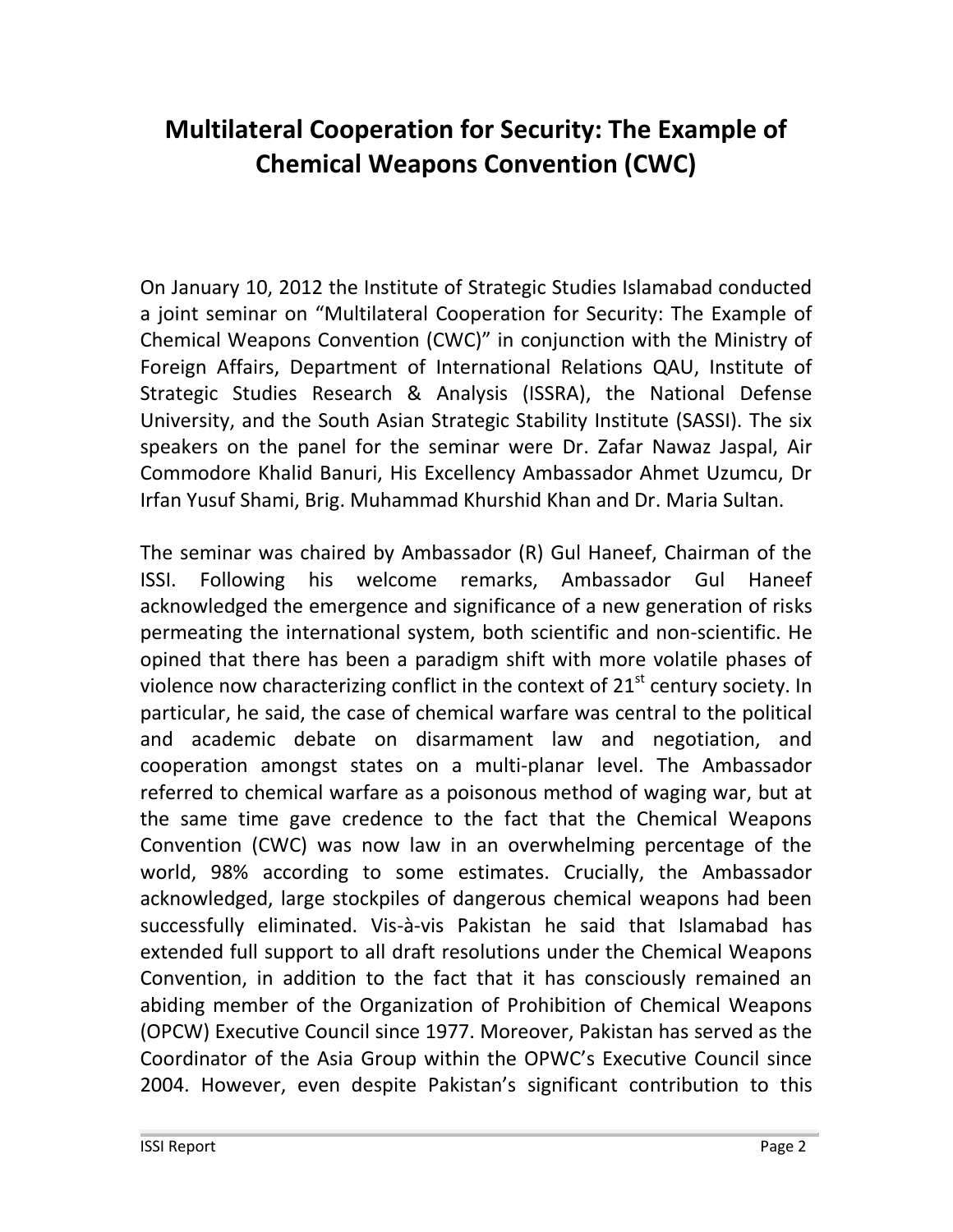international regime, the debate on chemical weapons now harbours renewed urgency. Fundamentally, he said that there was now there is the need to identify loopholes and grey areas within the scope of armed conflicts, and for the sustained support of the civil and scientific society visà-vis combating the destructive effects of these conflicts. Moreover, there is now a greater need to increase awareness at the societal level about progress and advances made by various scientific communities in order to ensure that the said advances in the field of biological and chemical technology were not turned to destructive purposes.

The next speaker, Dr. Irfan Yusuf Shami, Director General (Disarmament & CWC National Authority), Ministry of Foreign Affairs, on behalf of the CWC commended Pakistan's ongoing collaboration with the OPCW. Dr Shami began his presentation by saying that the CWC remained the only international treaty in recent history that has unilaterally and categorically called for the complete destruction of chemical weapons. According to Dr. Shami, Pakistan had been a state party to the CWC since 1993, and continues to comply fully with its obligations even today. He said that since its establishment in August 1977, the CWC National Authority of Pakistan has served as the national focal point for coordination with all relevant national stakeholders as well as a liaison with OPCW and other CWC state parties. In addition to submitting annual declarations and national protection programmes, Pakistan has responsibly witnessed the successful facilitation of several routine industrial inspections by OPCW and has participated in bilateral, regional and international CWC related events.

Dr. Shami contended that, with a view to facilitating Pakistan's implementation of the CWC, the National Authority has established a sophisticated and secure Wide Area Network (WAN) which serves as an electronic interface for all national stakeholders. In collaboration with OPCW, the National Authority has successfully organized a training workshop on electronic declarations for National Authorities in the Asian region in Islamabad in June 2011. Similarly, in collaboration with the OPCW, Pakistan successfully organized an International Course on Assistance and Protection in Islamabad in October 2011. He claimed that the enthusiastic response by CWC state parties has encouraged Pakistan to offer to host International Courses on Assistance and Protection on an annual basis.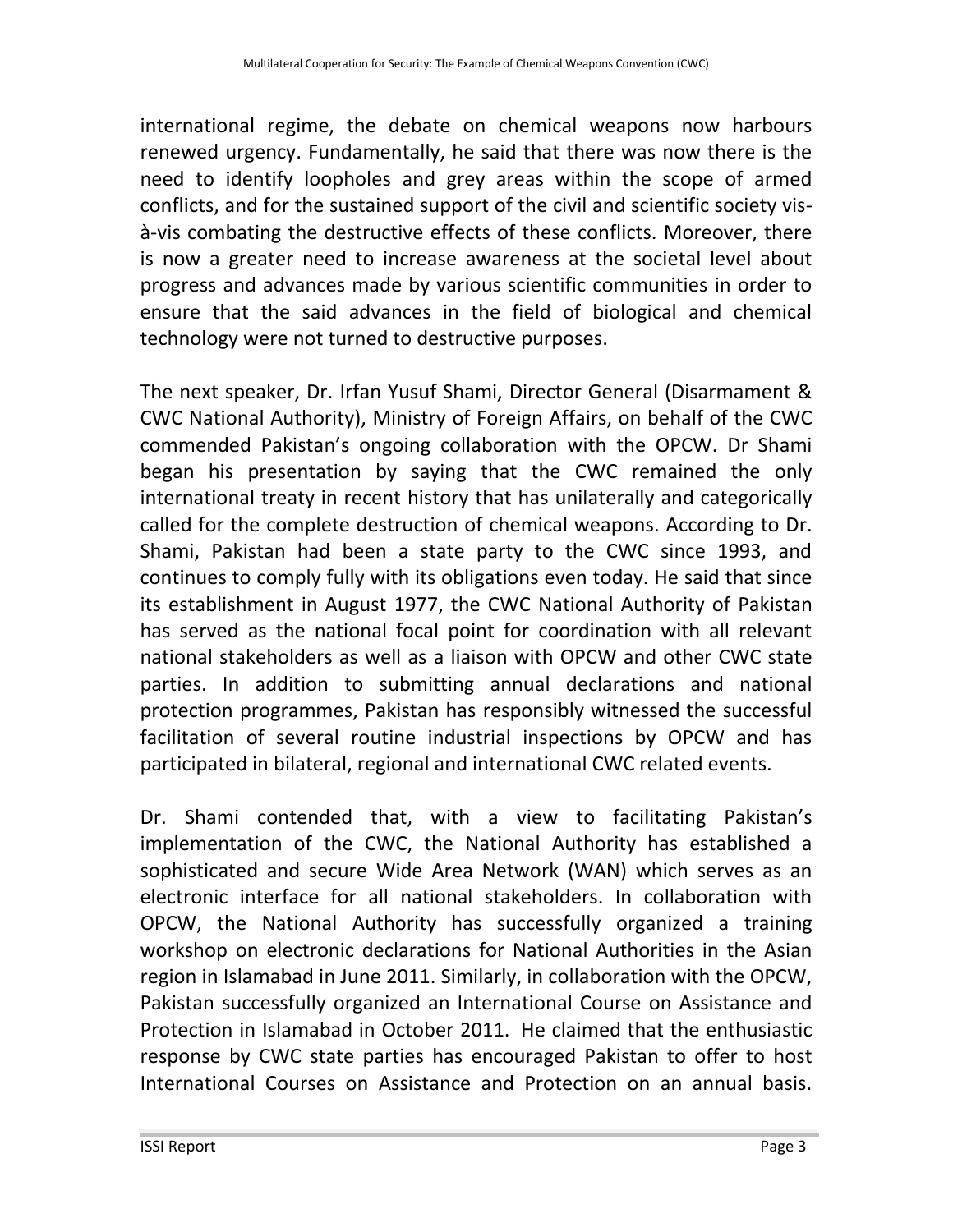Moreover, he said that Pakistan had accepted the OPCW's proposal to host a Sub-Regional Assistance and Protection Centre in Islamabad to cater to friendly countries in the Gulf and South Asian regions. Dr. Shami concluded by saying that Pakistan's permanent mission in The Hague has maintained an active profile both within NAM and China as well as in the deliberations held within OPCW; Pakistan has served continuously as a member of OPCW's Executive Council since 1998, and as Coordination for the 51 CWC state parties of the Asian Region since 2004.

Air Commodore Khalid Banuri, Director Arms Control & Disarmament Division at SPD was the next speaker to address the seminar. In his presentation Commodore Banuri hailed the CWC as a most widely recognized and groundbreaking treaty due to the fact that its implementation was a robust example of effective multilateralism at work. He said that the OPCW, as the agency responsible for CWC implementation, has become a well-recognized entity in the realm of international security and disarmament. The work of OPCW that is increasingly viewed as a success story has assumed the status of a role model for other multilateral organizations. Pakistan attaches high importance to the unstinted and full implementation of CWC that comprehensively, and without discrimination, prohibits an entire category of weapons under international verification. The near universal acceptance of the Convention by 98% of the global population, he explained, was a significant milestone. Nevertheless, complete universality remains essential to ensure the safety and security of the world against the threat of chemical weapons. We must appreciate OPCW's consistent effort that has utilized multiple avenues for engaging the remaining eight states which are still not party to the CWC. Owing to the threat to international peace and security, the complete destruction of all Chemical Weapons (CW) including abandoned and old weapons, is an objective that must remain top priority. CW destruction, which is mandatory under the Convention, had become a challenge as the extended deadline would soon be violated. The near consensus achieved at the last Conference of the State Parties, after months of hard work, speaks volumes about the diplomatic acumen of the Director General OPCW and his team in their endeavor to resolve a highly complex issue amicably. While this effort offers a solution, it would remain important that CW possessor states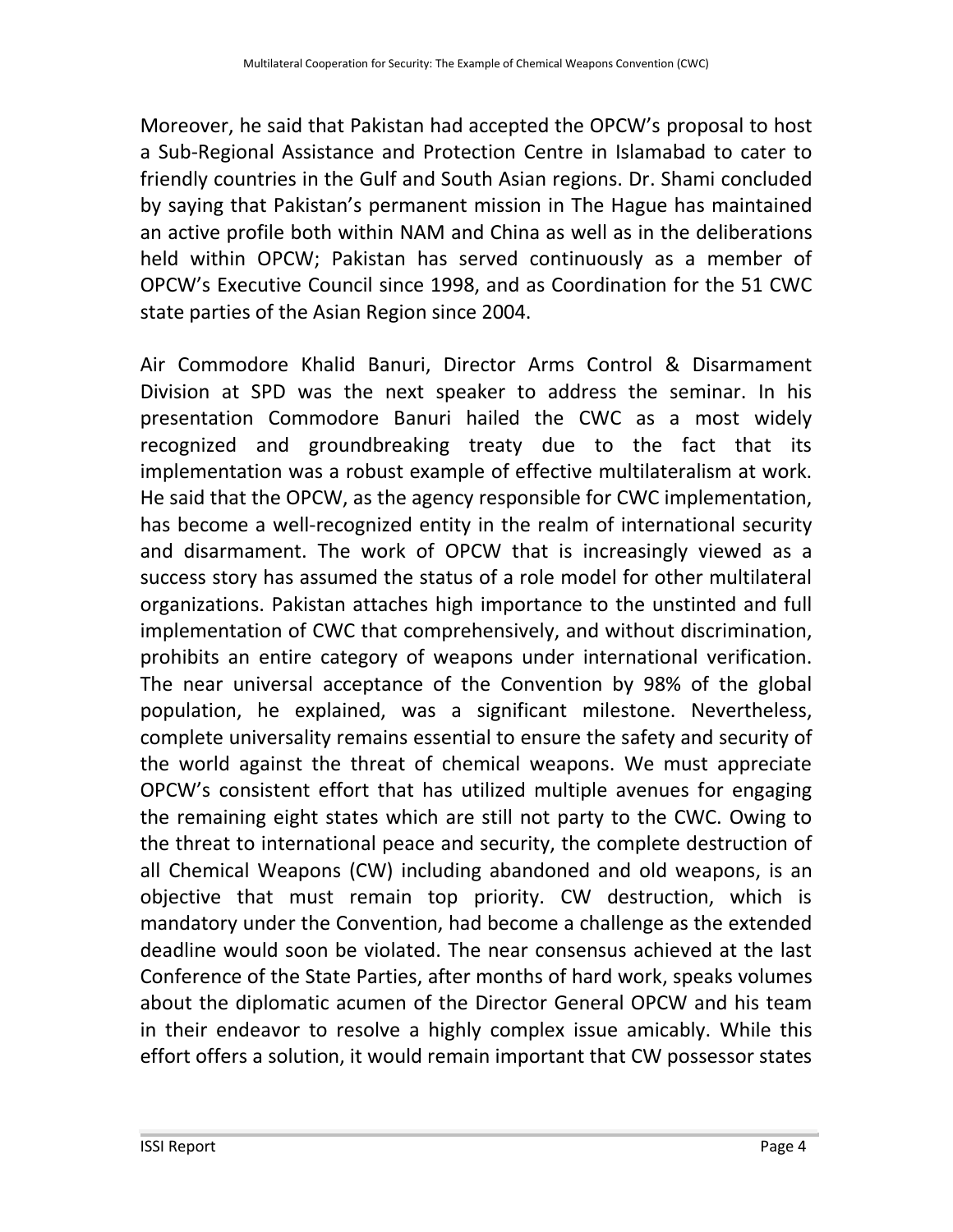continue the ongoing destruction of their remaining stockpiles under verification by OPCW until full destruction status is achieved.

Mr. Banuri restricted his remarks to three areas of major importance. Firstly, a comprehensive and permanent ban on chemical weapons will only be achieved if advances in science and technology are effectively monitored and evaluated. The convergence of chemistry and biology has resulted in the production of different synthesis routes for existing chemicals and preparation of new toxic Chemicals of Biological Origin (CBO). Exchange of experience can help understand the new challenges that such advancements pose to the effective implementation of CWC. Moreover, Pakistan attaches high priority to the provisions of the Convention on international cooperation and assistance. It is hoped that the OPCW will facilitate fullest possible exchange of chemicals, equipment and technical information in the field of chemistry for peaceful purposes. An agreed framework on the full implementation of Article XI relating to "Economic and Technological Development" would boost international cooperation centered activities. Moreover, the developed world must fulfill its commitment to share technology, material and equipment for peaceful purposes in the chemical field and remove discriminatory restrictions which affect the Convention's long term viability and may have an adverse impact on the trust existing between State Parties.

Mr. Banuri's second point was concerned with the implementation of Article X of the Convention on assistance and protection against chemical weapons, which makes a significant contribution to countering the threat of the use of chemical weapons. Achieving and maintaining a high level of readiness for timely adequate and effective assistance and protection to states in situations of use or threat of use of chemical weapons requires further strengthening of Article X implementation through effective integration of various offers of assistance. Furthermore, OPCW's intent to establish Regional Assistance and Protection Centers is an initiative that merits due appreciation. Such centers can help enhance the national and regional cooperation, capacity building and improving the response mechanism. Finally, as his third point, Mr. Banuri noted that the recent report of the advisory panel on future priorities was promising. Its recommendations sought to strike a balance in the future priorities of the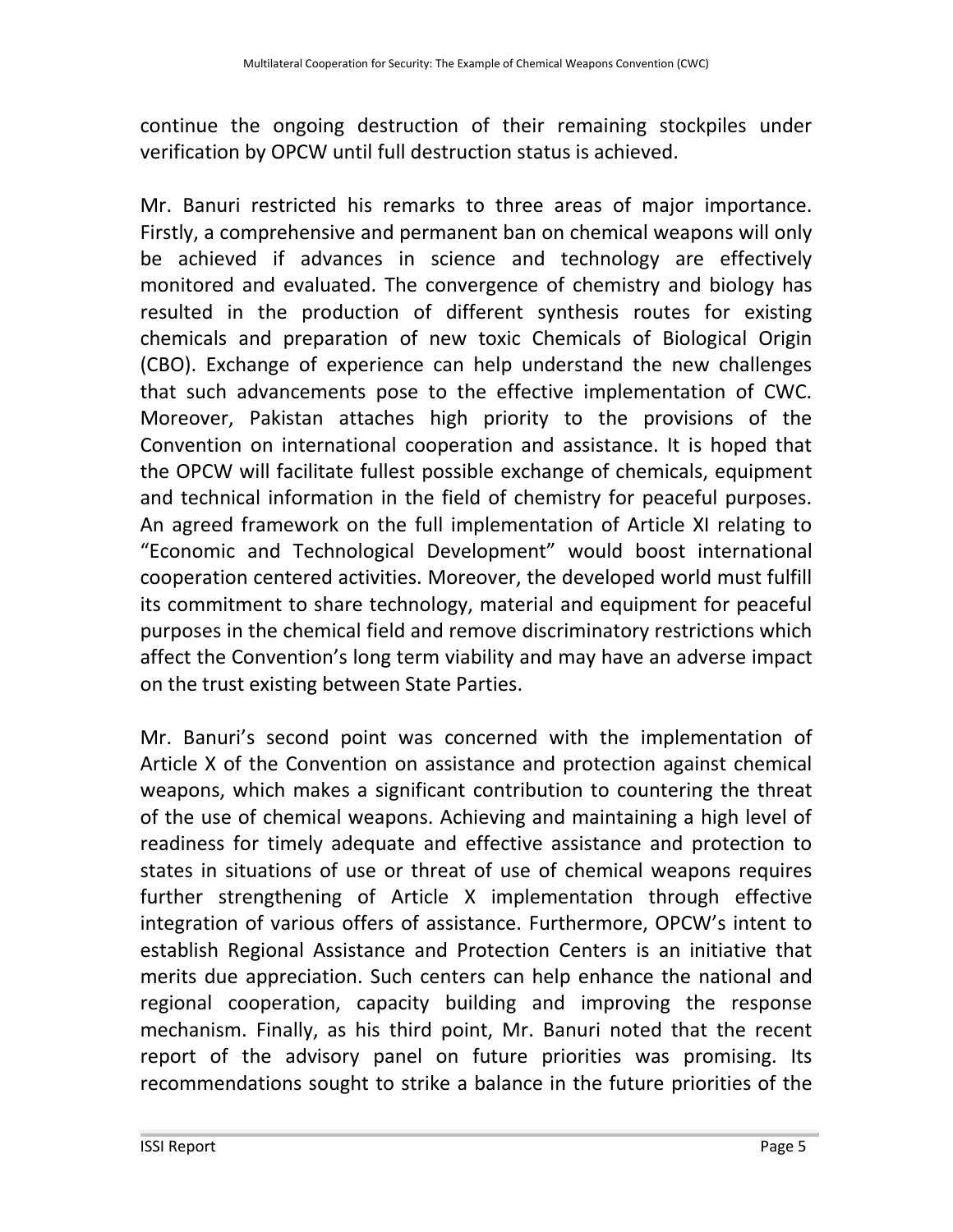organization between regulatory aspects, including industry verification & national implementation on the one hand and international cooperation in chemistry on the other. The retention of OPCW capacity to prevent reemergence of chemical weapons and prevention of possible use of toxic chemicals for hostile purposes is also an appropriate recommendation. This pragmatic report can be a useful guide for state parties in chalking out future priorities of the OPCW. In his conclusion, Mr. Khalid Banuri reaffirmed that Pakistan was committed to making optimum contribution towards the effective implementation of the CWC; seventeen industries had been declared where all routine inspections – eleven so far – had been judged at high standards. Pakistan's National Authority at the Ministry of Foreign Affairs had been most vibrant, through a multifaceted approach involving firstly awareness, both within the chemical industry as well as the public at large including academia; secondly international cooperation and training, including offering experienced professionals as inspectors and other staff to OPCW; and finally coordinating its activities at all tiers within the government, industry and the public at large. Such efforts signify not only the seriousness that Pakistan accords to CW disarmament, but also its contribution to the multilateral efforts for promoting peace, maintaining requisite safety, security and accountability. Mr Banuri suggested that Pakistan's cooperative effort in collaborating with OPCW for hosting international trainings give it the confidence to offer to host such events on a regular basis. In fact, Pakistan has immense potential and the expertise to host a regional centre to provide an enabling environment for interested regional partners to enhance their response potent ional. Ultimately, the OPCW continues its core task of destruction, while at the same time advancing, in a balanced way, other key priority areas such as deepening international cooperation, strengthening assistance and protection against chemical weapons.

Brigadier Khurshid Khan, Director Internal Studies & Centre of Excellence for 4<sup>th</sup> Generation Warfare (ISSRA) then proceeded to present his paper entitled "Applying the OPCW Model on Current and Emerging International Security Threats". In his presentation, Brigadier Khurshid touched upon the implications of chemical warfare not only for Pakistan but also for the world at large. According to him, the CWC has managed to make tremendous progress in spite of a myriad of challenges. One pertinent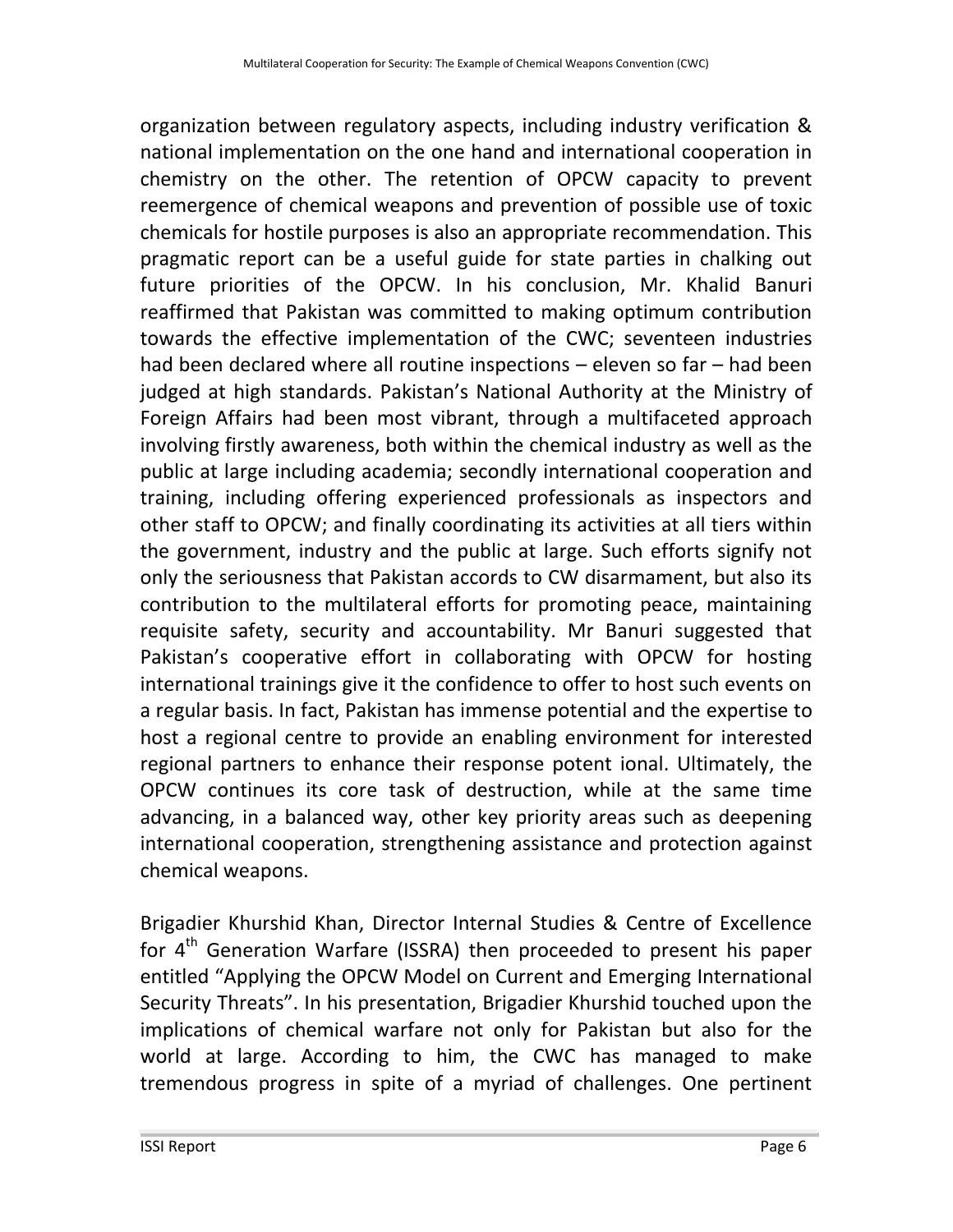challenge that still exists within the CWC was that there were a number of state parties who had signed but not yet ratified the treaty; moreover, these states were exceptionally vulnerable to conflict due to precarious internal domestic and political situations, and had failed to meet the set timeline to destroy their respective stockpiles of chemical weapons. Brigadier Khurshid proceeded to enumerate current challenges faced by the CWC regime; however he also commended Pakistan's conscious effort to serve as a frontline of international security against weapons expansion – according to him, Pakistan was one of the few countries that had successfully evolved stringent mechanisms to prohibit chemical weapons expansion. Amongst the challenges voiced by Brigadier Khurshid were, the careless handling of radioactive material, unmonitored trafficking taking place across the globe, as well as the rise of terrorist agencies and Non-State-Actors as immediate threats to international security. This threat is amplified by the fact that the US Security Regulatory Commission annually receives 200 reports of lost, stolen or abandoned radioactive sourced, with more than half of such substances never being fully recovered. Brigadier Khurshid also estimated that according to a recent European Union Commission report, 30,000 disused sources are at risk of being lost from regulatory control. He observed that if this was the extent of safeguards in reasonably developed countries then one could well imagine the perilous case existing in developing countries. Brigadier Khurshid stressed that every possible preventive step that could be taken sensibly must be taken, especially due to the proximity of India and Pakistan as regional rivals to prevent an accidental mishap from potentially jeopardizing regional stability. He also mentioned the tangible threat posed by bioterrorism as a real possibility for destabilizing international security. He said that the bioterrorism convention signed 36 years ago was outdated, and needed to be revamped and modeled according to the blueprint offered by the CWC regime.

Dr, Zafar Nawaz Jaspal, Associate Professor, Department of International Relations, QAU, discussed the implications of increasing globalization and fast paced development. These two factors, he said, have made it extremely difficult to control and monitor the proliferation of weapons. In particular he pointed to the dual use of technology and how this phenomenon coincided with increasingly porous borders to make the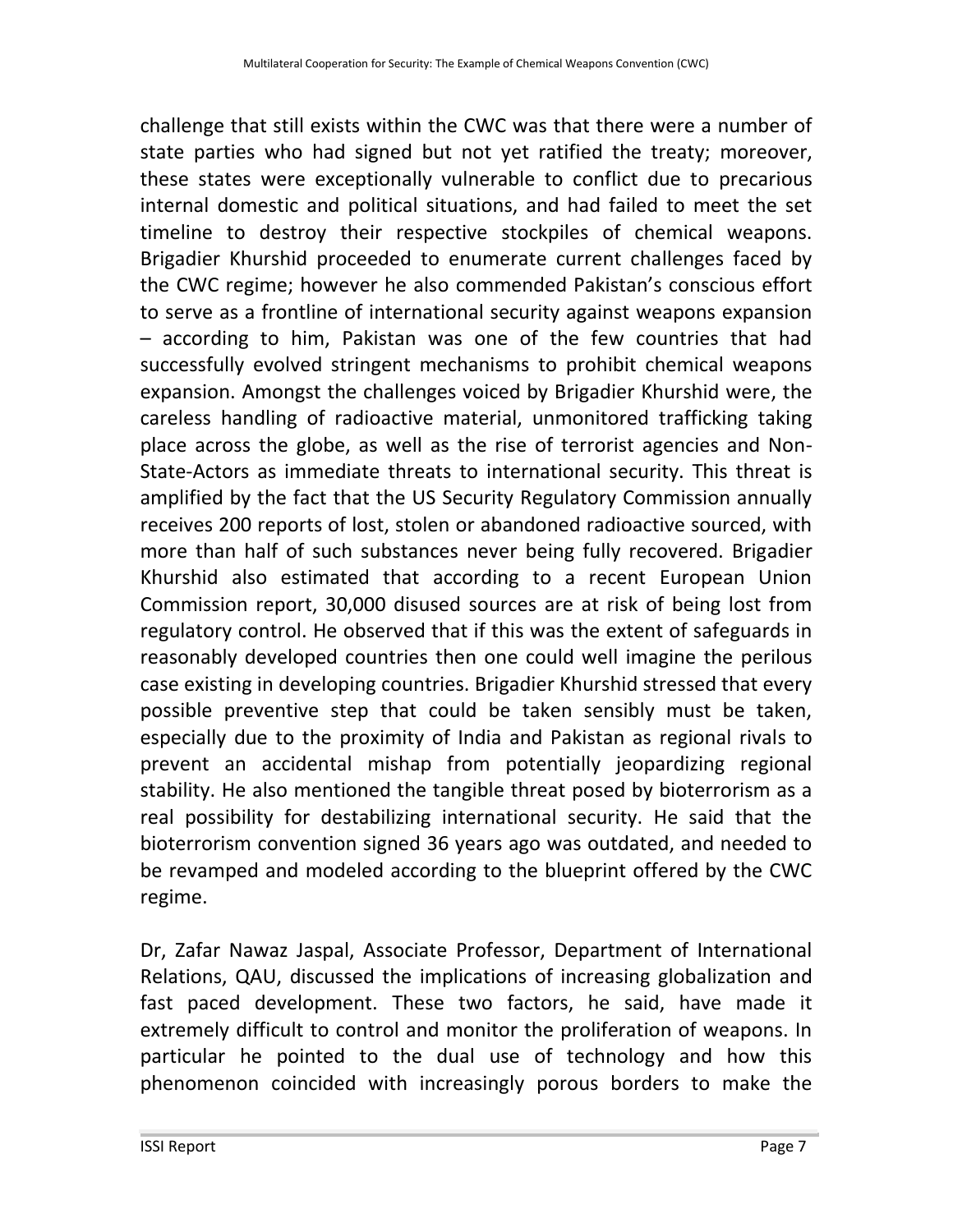proliferation of chemical and biological weapons a very serious threat to mankind. Dr. Jaspal referred to the 1995 Tokyo tragedy as well as the 2001 Anthrax episodes in Washington as examples of chemical terrorism. He said that the biological weapons convention of 1972 was grossly ineffective because it had been undercut by serious violations since its inception that had gone undetected for many years. Moreover, the Biological Weapons Convention has also failed to address new emerging threats with regard to bio-security. He argued that the reason why CWC worked so well was because the OPWC had refrained from dividing states into Category A and Category B etc.

Dr. Jaspal also briefly touched upon the two contours that were the nuclear non-proliferation regime (NPT) and the Nuclear Supply Group (NSG) respectively. He argued that both entities lacked fundamental strengths, manifested by the case examples of North Korea and Iran, and the US-Indo nuclear deal. Moreover, a Commission headed by Bob Graham submitted its findings to President Bush, the findings of which stated that there existed explicitly a very real possibility of the use of a biological or "dirty bomb" as opposed to a chemical attack. Thus Dr. Jaspal argued that it was necessary to formulate a strategy to control of counter such threats. He suggested 3 contours of strategy to counter such a threat:

- 1. Non proliferation
- 2. Counter proliferation
- 3. Defense

Dr. Jaspal opined that a collective approach of all 3 contours needed to be assumed for the successful application of this strategy at the international level. He suggested a layered defensive approach that saw the protection of defense materials, the disrupting of unlicensed connections between facilitators, and the equipment of law enforcement agencies within and outside the state to deal with and punish crimes pertaining to chemical warfare. Moreover, he said that emergency response mechanisms required the development of emergency plans at both the national and international levels in order mitigate the effects of a potential attack. He concluded by saying that the global reach of the CWC regime needed to be complimented by an equally global approach.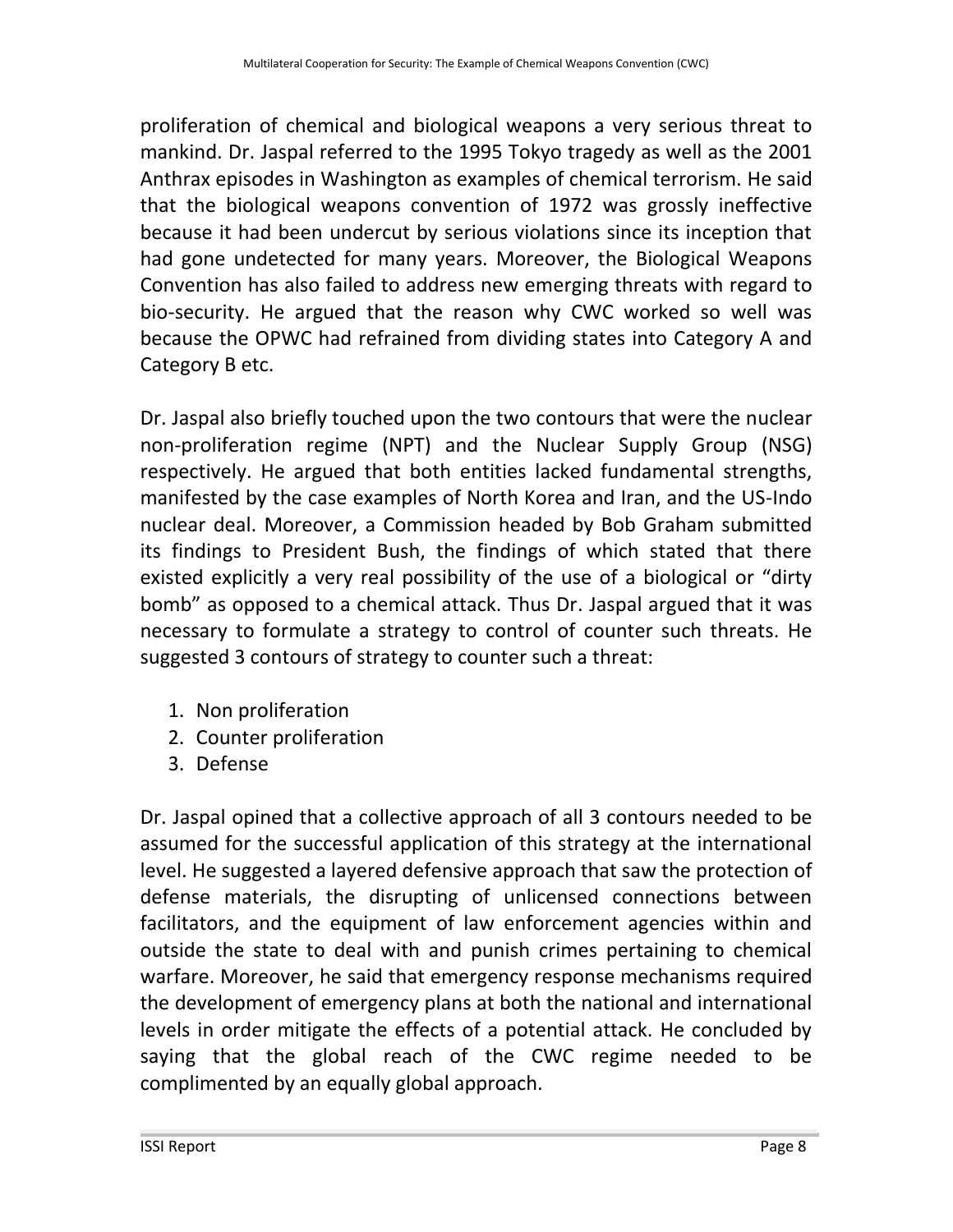The fifth speaker to address the seminar was Dr. Maria Sultan, Director of the South Asian Strategic Stability Institute. Whilst commending her colleagues for their detailed presentations, she also stressed upon the importance of continued interface. She outlined how 188 state parties were members of the CWC treaty, and how the CWC effectively embodied all the key institutional elements of successful multilateral arms control. At the same time she insisted that the CWC was not a self-implementing treaty; rather, states needed to continue to work together to ensure their full treaty compliance. Dr Sultan also said that there seemed to be a disconnect between the current mandate of the CWC, and the narrative of next-generation threats. She explained that the CWC was essentially an organization of state parties, and did not as such deal with the mandate of non-state actors. This issued therefore demands further attention. Moreover, Dr. Sultan commended the OPWC for having taken tremendous initiatives, but also said there needs to be continued working on policy making at the micro and macro levels in order to create a successful interface for effective negotiation. She stressed on the need for a multidisciplinary approach in order to create an effective strategy within this domain, as well as the need to sustain a viable conduit or mechanism through which interface could continue to promote the effectiveness of non-proliferation and verification regimes.

The final speaker was His Excellency Dr. Ahmet Uzumcu, Director General of the OPCW, The Hague. Dr Uzumcu expressed his sincere gratitude to the Government of Pakistan for its invitation to visit Islamabad. He acknowledged Pakistan's immensely constructive role in helping the OPCW reach its target of a world free of chemical weapons. In his address, he recognized that the value and importance of multilateralism depended greatly on sustainable progress especially since there was no alternative to multilateralism in combating current and future international challenges in the context of a globalized world. Dr. Uzumcu said that the case of chemical weapons in particular should provide hope and encouragement. He described the objective of the CWC as singularly encompassing peace and security as the collective responsibility of all member states, and verified the destruction of over 71% of international weapon stockpiles. He stated that the development of national preparedness was an essential task so